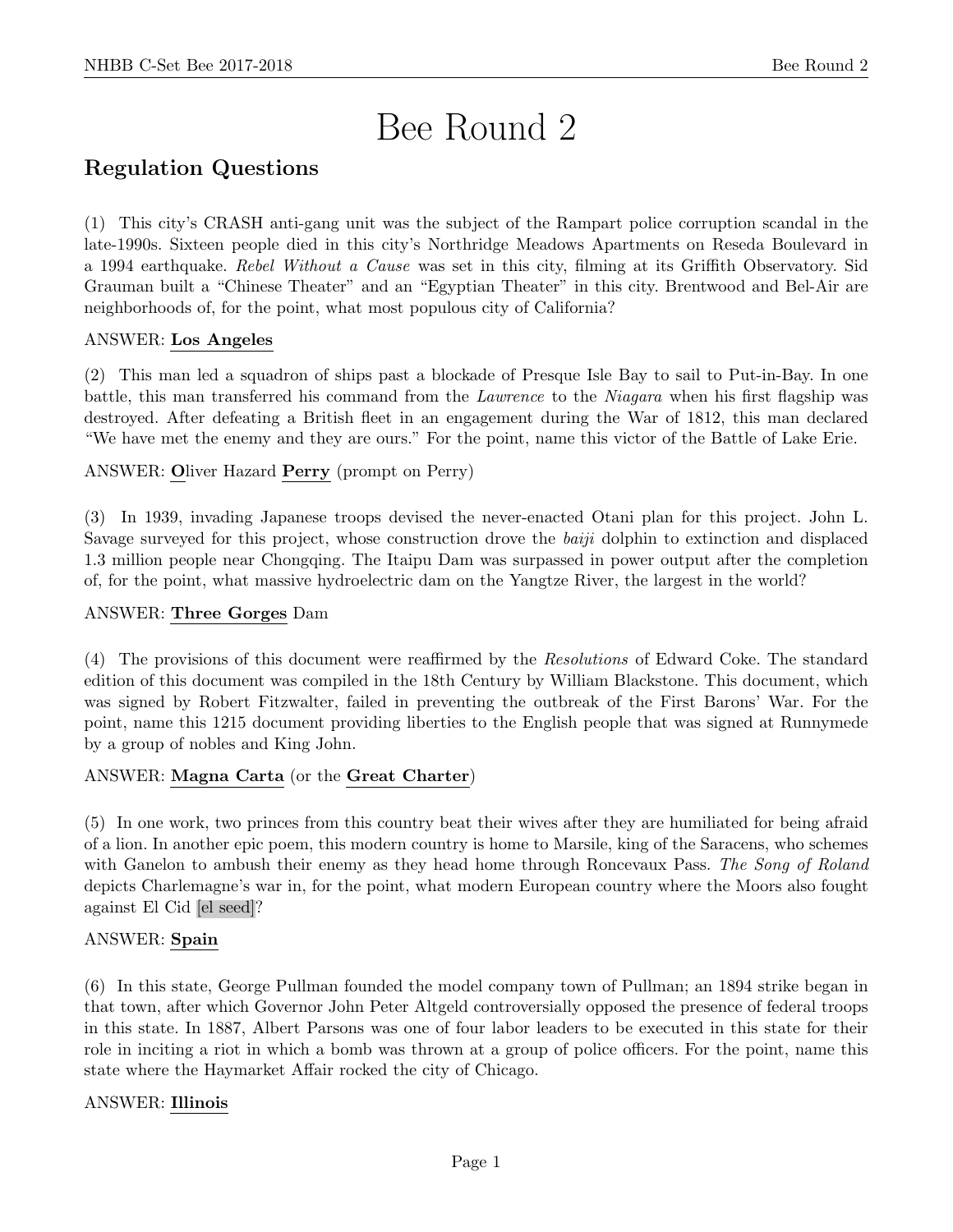(7) One side in this battle was supplied by a road from Bar-le-Duc called the "Sacred Way." Erich von Falkenhayn was dismissed after his failure to defeat Robert Nivelle in this battle, where Nivelle's declaration that "they shall not pass" proved more correct than Falkenhayn's prediction that the French would "bleed" themselves "white." Philippe Petain became a national hero for his role in, for the point, what 1916 battle in Northeastern France, the longest of World War I's western front?

#### ANSWER: Battle of Verdun

(8) The accuracy of these devices was greatly improved by George Graham's use of a deadbeat escapement. Modern examples of these devices often rely on the transition between spin energy levels of cesium atoms. Christiaan Huygens [hoy-gens] invented the pendulum variety of these devices in 1656, and earlier examples include a water-operated one invented by Plato and shadow-operated ones, such as sundials. For the point, name these timekeeping devices.

ANSWER: clocks (accept pendulum clock, grandfather clock, or similar throughout; accept atomic clock after "transition" is read; accept other specific types of clocks once they are named in the question)

(9) A subset of this political party based in Essex County advocated secession from the United States. Charles Pinckney lost two Presidential elections as this party's candidate, and it faded after the Hartford Convention. This party was the opposition for the end of the First Party System, and only elected one President, John Adams. For the point, name this early American political party, supported by Alexander Hamilton, that opposed the Democratic-Republicans.

ANSWER: Federalist Party (prompt on the Essex Junto)

(10) One man with this occupation may have been opposed by a man named Heinz Thorvald or Erwin Konig, though historians cannot verify the story. Another person with this occupation lost his left cheek, served in the Winter War, and was called "the White Death." Vasily Zaytsev and Simo Hayha served in this role, as did the "Devil of Ramadi," whose memoirs inspired a 2014 Clint Eastwood film. Chris Kyle served as, for the point, what type of military sharpshooter?

ANSWER: snipers (or sharpshooter before mentioned; prompt on soldier or other terms)

(11) The second of Maimonides's 13 Principles of Faith requires belief in this concept. In Islam, this virtue is known as *tawhid*, and the violation of it is an unforgiveable sin known as *shirk*. Deuteronomy chapter 6, verse 4 is a statement of this concept that opens the Shema prayer. An early version of this concept was Akhenaten's belief in the unique divinity of the sun disk, Aten. For the point, name this religious concept, the belief in a single deity.

ANSWER: monotheism (prompt on descriptive answers describing belief in one god)

(12) This man marooned the ship captain Juan de Cartagena after a mutiny broke out aboard the San Antonio, Victoria, and Concepcion. This man, who gave the Pacific Ocean its name, was succeeded by Juan Elcano after he died at Mactan in a battle against the Lapu Lapu people. For the point, name this Portuguese explorer who died in the Philippines before his ships became the first to circumnavigate the globe.

#### ANSWER: Ferdinand Magellan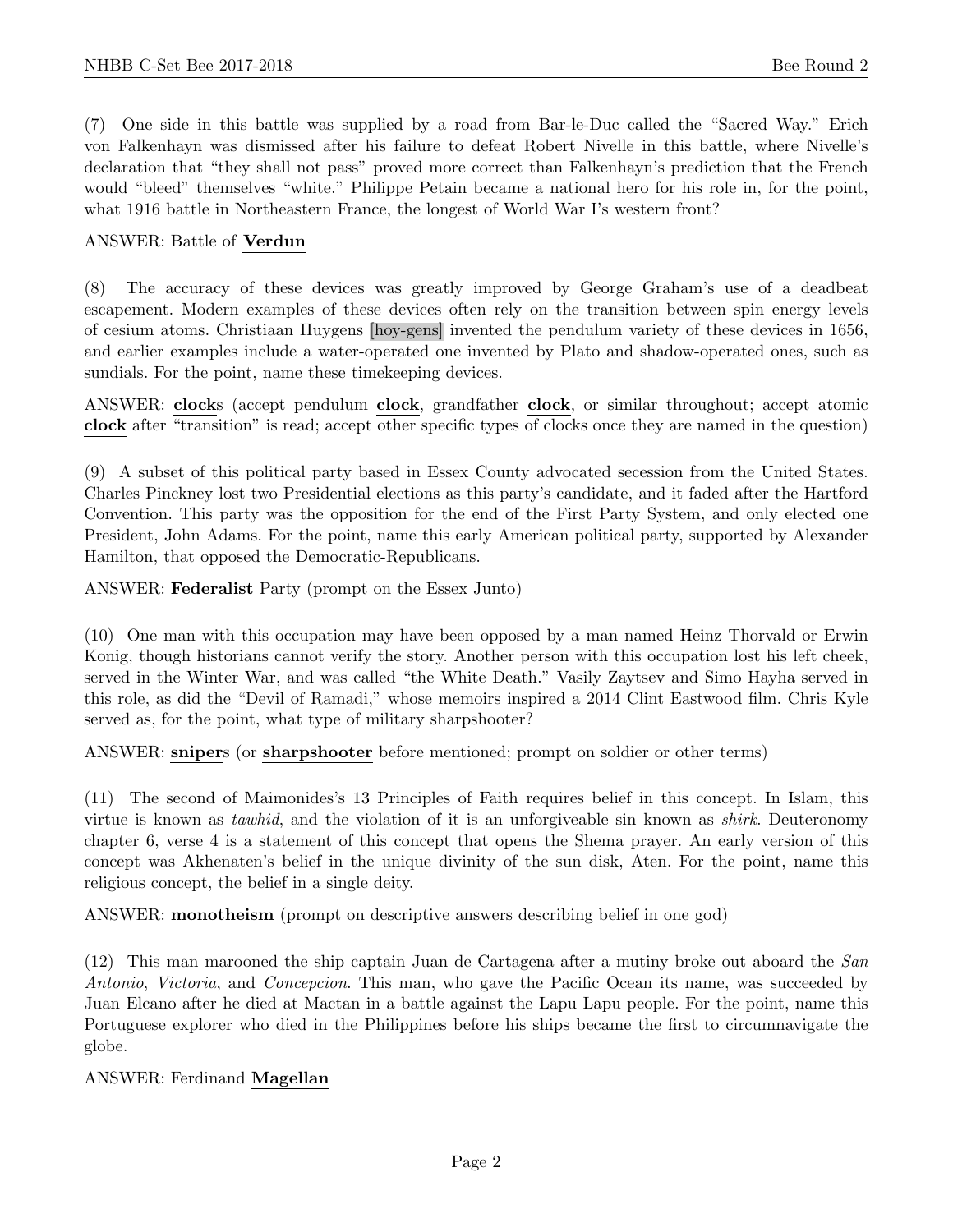(13) One of these instruments, supposedly the oldest still in existence, was part of a set of 38 made for King Charles IX of France. Giuseppe Tartini wrote a G minor sonata for it nicknamed "Devil's Trill." During the Baroque era, this instrument was made by luthiers in Cremona such as Amati and Guarneri. A virtuoso who was rumored to have sold his soul to the devil, Niccolo Paganini, played, for the point, what high-pitched string instrument made by Antoni Stradivari?

## ANSWER: violin

(14) This commodity's trade was once dominated by John Glassford and other 18th century Glasgow merchants, known as its "lords." Sir Walter Raleigh popularized this commodity in England, and a 1730 English law regulating this crop created warehouses to inspect it at places like Alexandria, Virginia. For the point, name this commodity that, after John Rolfe introduced its seeds to Jamestown, quickly became the dominant cash crop in the Chesapeake region.

#### ANSWER: tobacco

(15) While in exile, this man committed suicide in Bithynia after serving as an admiral for the Seleucid Empire. Fabius Maximus strategized that avoiding fighting this man in open battle would wear down his forces; after that policy was abandoned, this man enveloped a huge army at the Battle of Cannae. This general was finally defeated at the Battle of Zama by Scipio Africanus. For the point, name this Carthaginian general who brought elephants across the Alps to attack his nemesis, Rome.

#### ANSWER: Hannibal Barca

(16) In this film, George goes blind and eventually dies after being struck by a soldier found resting on a U-boat. On a train ride at the end of this film, Adam asks a character to read a newspaper that contains the recently delivered "We shall fight to the beaches" speech. In this film, members of the RAF try to help with the central effort, in which "little ships" end up saving over 300,000 troops. For the point, name this 2017 film about a massive 1940 evacuation from France in World War II.

# ANSWER: Dunkirk

(17) On this man's last day in office, he vetoed a Bonus Bill proposed by John Calhoun. Both of this president's vice presidents, George Clinton and Elbridge Gerry, died in office. A portrait of George Washington was saved by this man's wife, Dolley, right before British troops took over the White House during the burning of Washington D.C. in 1814. For the point, name this successor of Thomas Jefferson who led the US during the War of 1812 as the fourth President.

#### ANSWER: James Madison

(18) A kingdom of these people became fractured thanks to infighting between Dingane [din-gah-nay] and Mpande [im'pahn-day] when they failed to check the advance of the voortrekkers. These people organized their military into groups called impis and used the buffalo horn formation to great effect at Isandlwana against European troops; however, their capital of Ulundi was eventually burned down in a war with the British. For the point, name this South African empire that was once led by Shaka.

# ANSWER: amaZulu empire (or amaZulu people, etc.; accept Zululand)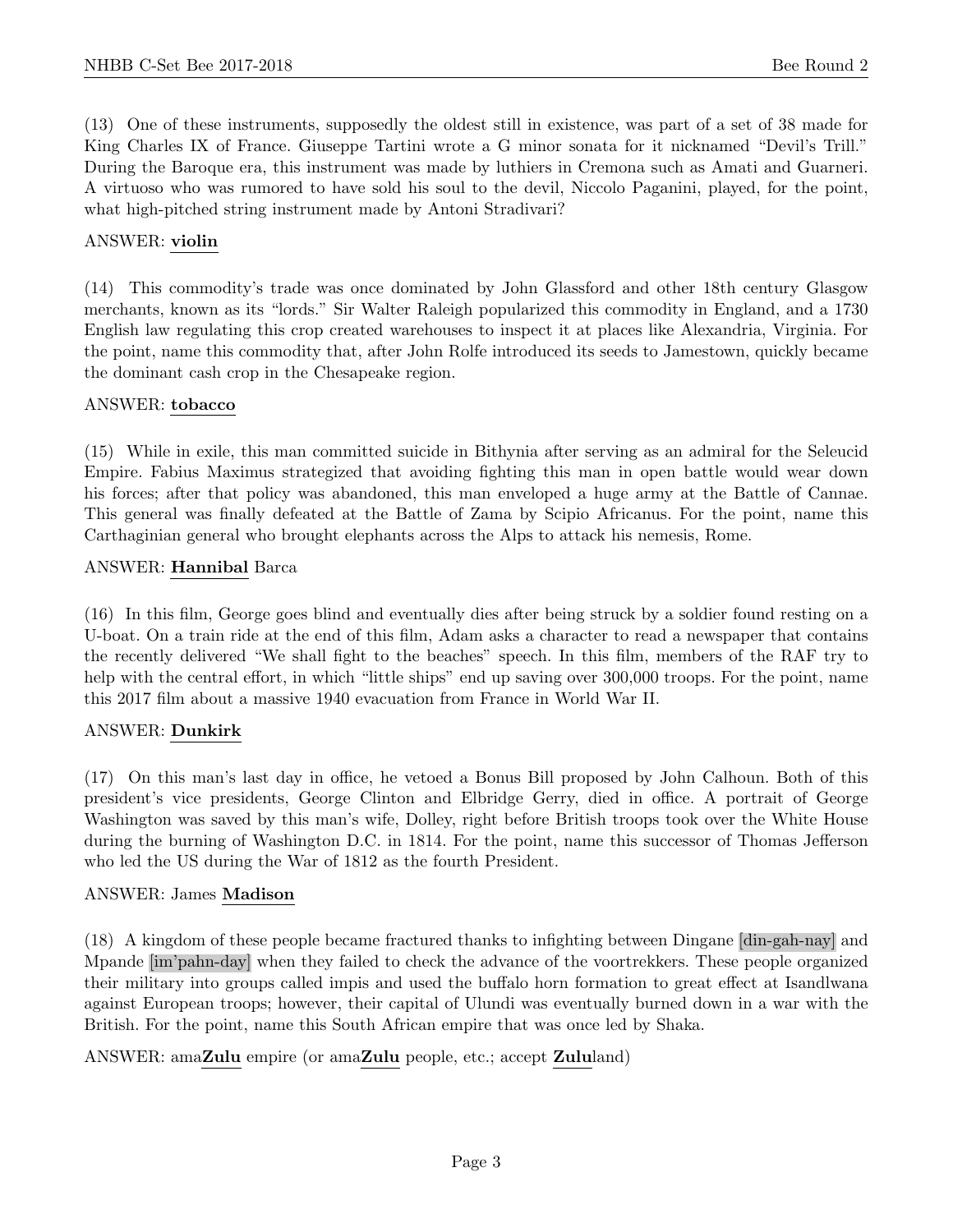(19) One of this ruler's campaigns is fictionalized in a painting where his name appears engraved on a rock next to Hannibal and Charlemagne. Although this ruler actually used a mule, that painting shows him riding a rearing horse while crossing the Alps. Jacques-Louis David [dah-veed] painted this man standing in his study at the Tuileries [twee-luh-ree] with a hand tucked inside his vest and showed this man's wife, Josephine, kneeling in front of this man at his 1804 coronation. For the point, name this emperor of France.

## ANSWER: Napoleon Bonaparte (or Napoleon I, do not accept Napoleon III)

(20) This man began his country's trade with England after allowing Richard Chancellor to create the Muscovy Company. This man's rule was supported by the *oprichniki* secret police, which helped this man purge dissident nobles. The Time of Troubles began after this man's incapable son Feodor died; this man had accidentally killed his original heir in a rage. For the point, name this final Rurik tsar of Russia whose epithet highlights his cruelty.

#### ANSWER: Ivan the Terrible (or Ivan IV Vasilyevich; accept Ivan Grozny)

(21) Ota Benga was exhibited publicly as an attraction on this continent. On this continent, Alfred Kroeber studied a man nicknamed Ishi who was the last of the Yahi tribe. The settlement of L'Anse aux Meadows [lahnse oh meadow] is located on this continent. Artifacts found at Blackwater Draw on this continent give evidence of the Clovis people in the form of spearheads, and evidence of other pre-Columbian civilizations on this continent include the Cahokia Mounds. For the point, name this home of the Mississippian culture.

#### ANSWER: North America (prompt on "America")

(22) The Blatnik Committee investigated corruption in this project, which was inspired by the Pershing Map. Diesel taxes were a primary method of financing this project, which one president intended partly to ensure fast domestic troop transport. That president, who was inspired to undertake this project after seeing the Autobahn in Germany, was Dwight Eisenhower. For the point, name this national infrastructure project that, today, includes nearly 50,000 miles of high speed roadway.

ANSWER: Dwight Eisenhower National System of Interstate and Defense Highways (accept descriptive answers that use the term Interstate; prompt on other descriptive answers relating to highways)

(23) Hundreds of thousands of residents of this state were expelled from their homes during the Nakba. Limited self-government for this state was established by the Oslo Accords in 1993. This state has been led by two presidents, Yasser Arafat and Mahmoud Abbas, and was given observer status in the UN in 2012. Over 100 countries - not including the United States - diplomatically recognize, for the point, what Middle Eastern state whose territory is disputed with Israel?

ANSWER: State of Palestine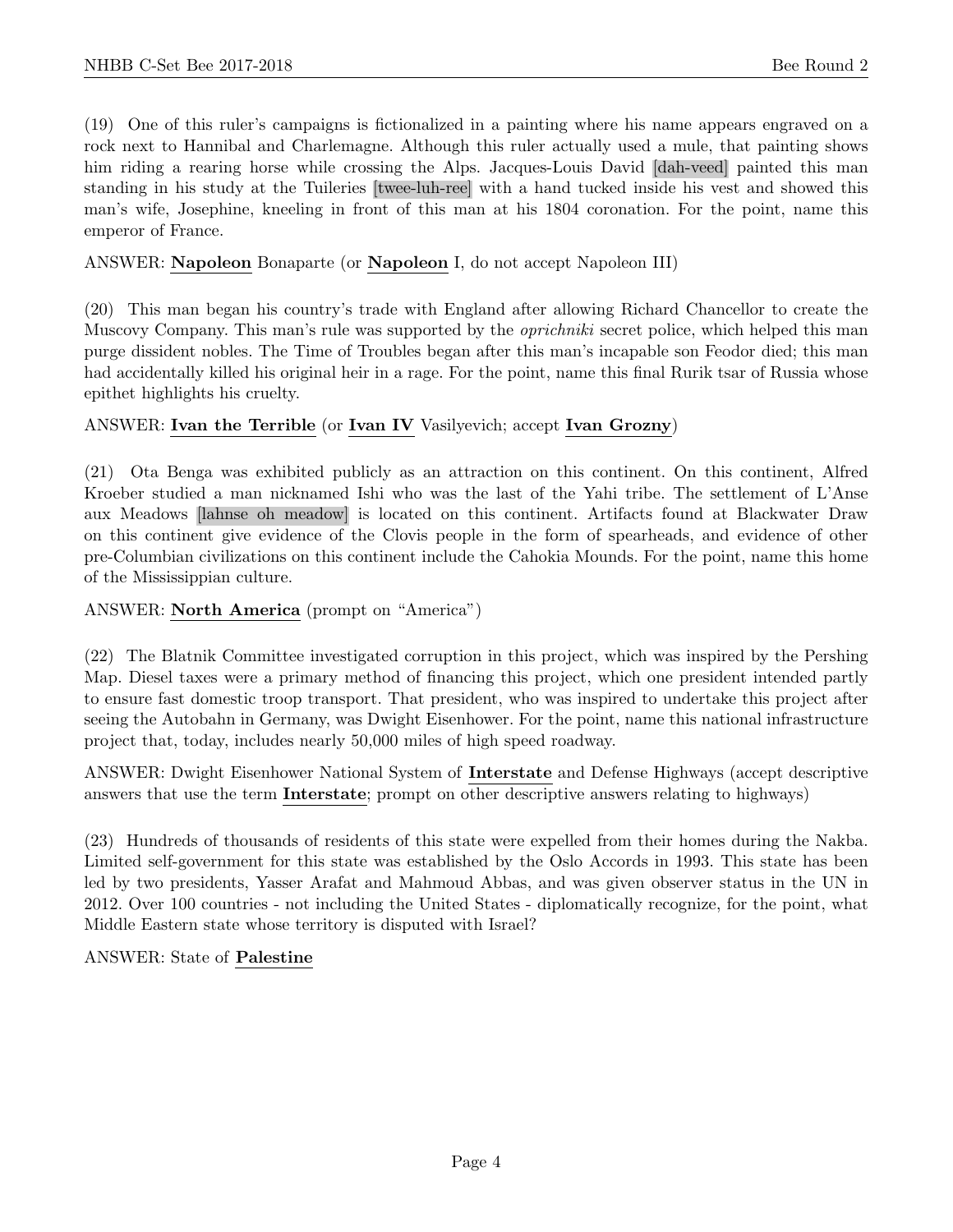(24) The ship Royal Sovereign led one line during this battle, under the command of Cuthbert Collingwood. A light wind forced the losing side of this battle to assume a loose crescent-like formation. Before this defeat of Admiral Pierre-Charles Villeneuve, the message "England expects that every man will do his duty" was delivered by semaphore. For the point, name this decisive 1805 British naval victory for Horatio Nelson during the Napoleonic Wars.

#### ANSWER: Battle of Trafalgar

(25) This region accidentally became a refuge for the endangered Amur Leopard. After Arthur Bonifas and Mark Barrett were killed in an axe murder in this region, Operation Paul Bunyan was initiated to remove trees near the Bridge of No Return. This region was established after a military stalemate prompted the 1953 Armistice between Syngman Rhee and Kim Il-sung. For the point, name this strip located near the 38th parallel that separates North and South Korea.

ANSWER: Korean **Demilitarized Zone** (or the Korean **DMZ**; prompt on Korea before said; prompt on 38th parallel before said; prompt on border between North and South Korea before "separates" is said)

(26) Edward R. Murrow said this man repeatedly crossed the line between investigation and persecution in an episode of See It Now. This man and Roy Cohn caused the firings of many gay government employees in the Lavender Scare. At a series of hearings investigating the Army, Senator Joseph Welch asked this man "Have you no sense of decency?" For the point, name this Wisconsin Senator who claimed 205 State Department officials were communists at the peak of the 1950s Red Scare.

#### ANSWER: Joseph McCarthy

(27) This empire's forces were decimated at the Battle of Khalkhin Gol by Georgy Zhukov. This country's Unit 731 experimented on people during a war begun by a battle at the Marco Polo Bridge. Six years earlier, this country staged an explosion near Mukden to invade and create the puppet state Manchukuo. The 1945 Jewel Voice radio broadcast announced the surrender of, for the point, what country after its cities of Hiroshima and Nagasaki were bombed in World War II?

#### ANSWER: Empire of Japan

(28) This leader and Nicholas II exchanged a friendly series of telegrams mere weeks before the outbreak of World War I. During the Boxer Rebellion, this leader gave the "Hun Speech," which would later become a derogatory term for his own soldiers. This cousin of George V and Nicholas II allied with Austria-Hungary to form the Central Powers. For the point, name this last German Kaiser, who reigned during World War I.

# ANSWER: Kaiser Wilhelm II (or William II)

(29) During this event, the 17th Street Canal and the London Avenue Canal suffered massive failures that flooded 80% of the city, with significant damage in the Lower Ninth Ward. One man who resigned in the aftermath of this event had been told "Brownie, you're doing a heck of a job" by the President. FEMA was widely criticized for its response to, for the point, what 2005 hurricane that caused massive flooding in New Orleans?

#### ANSWER: Hurricane Katrina